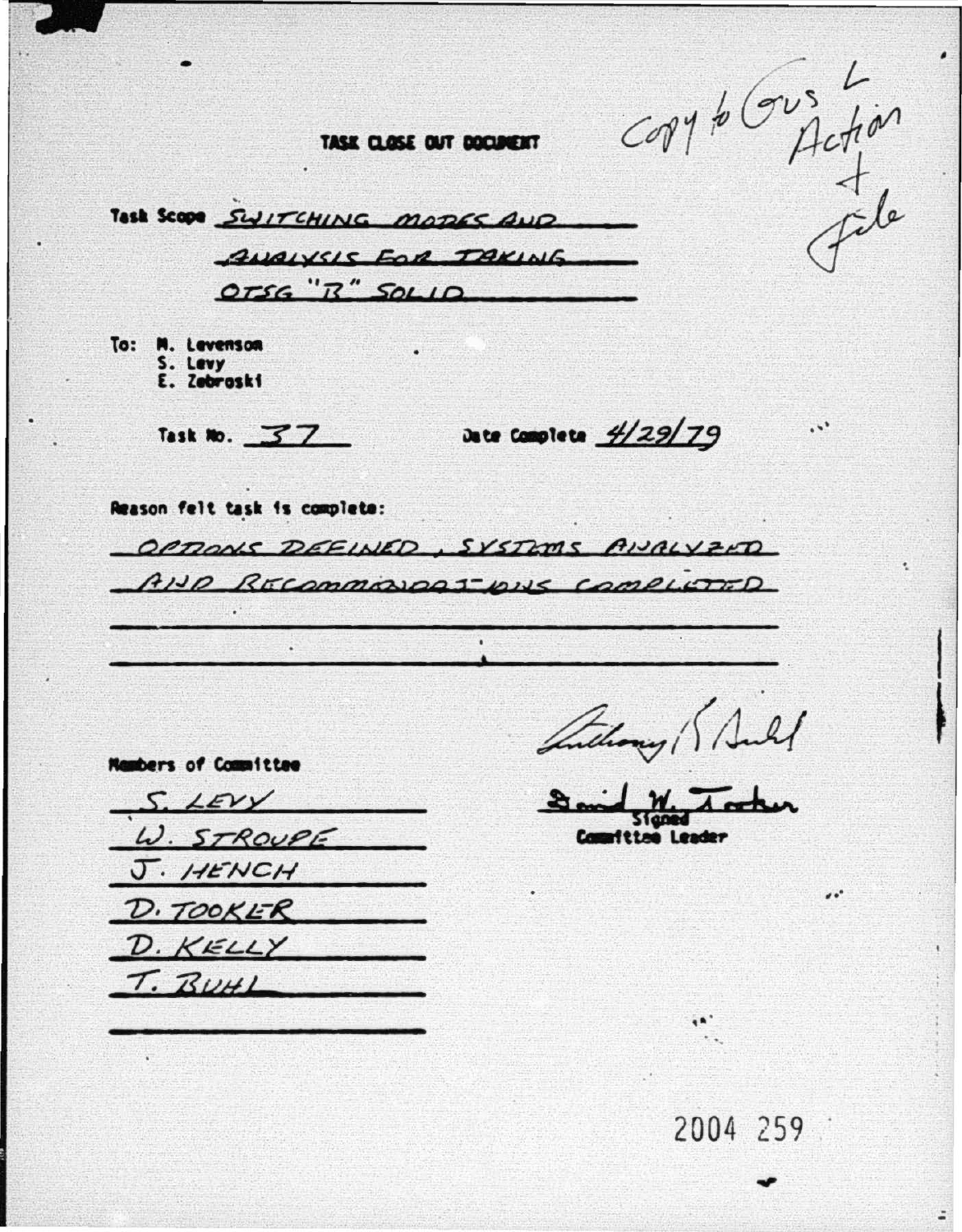|            | $  -$    |
|------------|----------|
| W. Stroupe | D. Kelly |
| J. Hench   | T. Buhl  |
|            |          |

SWITCHING MODES AND ANALYSIS FOR TAKING OTSG "B" SOLID

The following concerns should be addressed by the TMI operating personnel when attempting to take the "B" OTSG loop solid. These recommendations attempt to minimize the RCS system perturbation.

- I. During both the feedwater line fill and initial operation of the "B" OTSG in the solid flow mode, the feedwater should be heated.
	- A. Fill of the OTSG with the long term 0.7.5.G. cooldown system available.
		- 1) The temperature of the feedwater should be heated to match the RCS. T<sub>c</sub> "B" loop prior to filling the OTSG using the 13th stage feedwater heater or other available heat source. This will minimize the perturbation of the temperature profile in the OTSG with using the existing feedwater system hardware. A preferrable alternative is to fill the OTSG thru the emergency OTSG feedwater piping nozzle preheated to between the RCS T and T, on the "B" OTSG loop, but we understand such capability does not exist.with the present feedwater system hardware.
		- 2) The main feedwater piping should be preheated by setting up a loop between the condenser, condesate pump, 13th stage FW heater (or other heat source), and FW piping up to the main FW containment isolation valves. This will minimize the cold slug of water being<br>injected into the "B" OTSG during the fill operation.
		- 3) The air bleed operation of the feedwater piping should be performed carefully in order to minimize pushing air pockets, and consequently non-condensibles into the "B" OTSG.
		- 4) The filling operation should be taken in stages 10% of the fill should be entered slowly in each stage. Between the RCS system flow. pressure, temperature parameters should be allowed to reach equilibrium. If the disruption evident from any stage is substantial  $\cdot$ (+ 30F  $T_A$ ), the steps should be taken slower.
		- 5) The transfer from using the 10" turbine bypass line to using the long term OTSG cooldown system should be performed by simultaneously' opening the main steam isolation valve and closing the 10" turbine bypass valve. This will minimize the flow perturbation when switching from operating solid using the turbine bypass to the long term OTSG. cooldown system.

 $\bullet$ 

2004 260